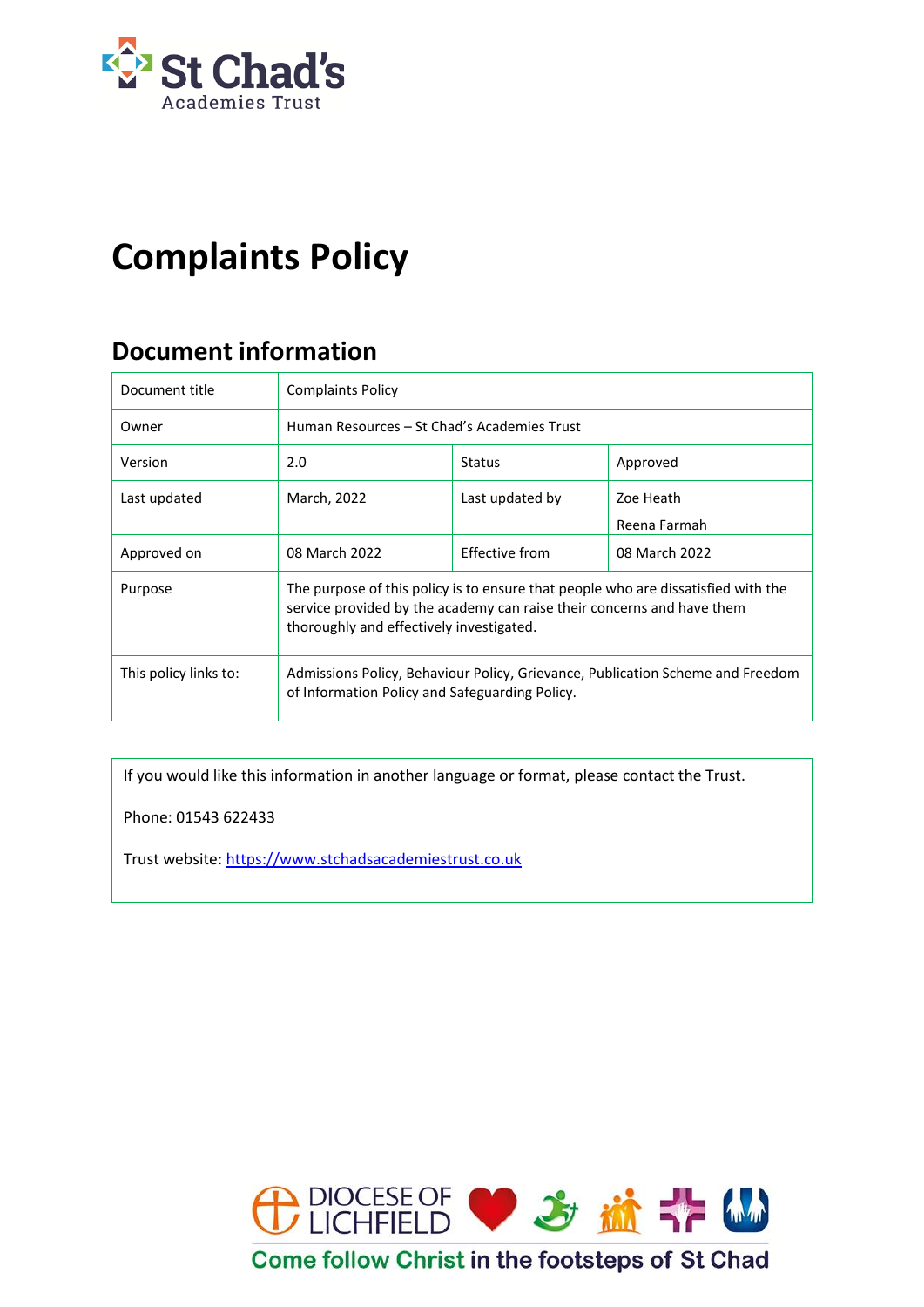# **Contents**

| 1  |                                                                       |
|----|-----------------------------------------------------------------------|
| 2  |                                                                       |
| 3  |                                                                       |
| 4  |                                                                       |
| 5  |                                                                       |
| 6  |                                                                       |
| 7  |                                                                       |
| 8  |                                                                       |
| 9  |                                                                       |
| 10 | Stage 5 - The role of the Education and Skills Funding Agency ESFA 11 |
| 11 |                                                                       |
| 12 |                                                                       |
| 13 |                                                                       |
| 14 |                                                                       |
| 15 |                                                                       |
| 16 |                                                                       |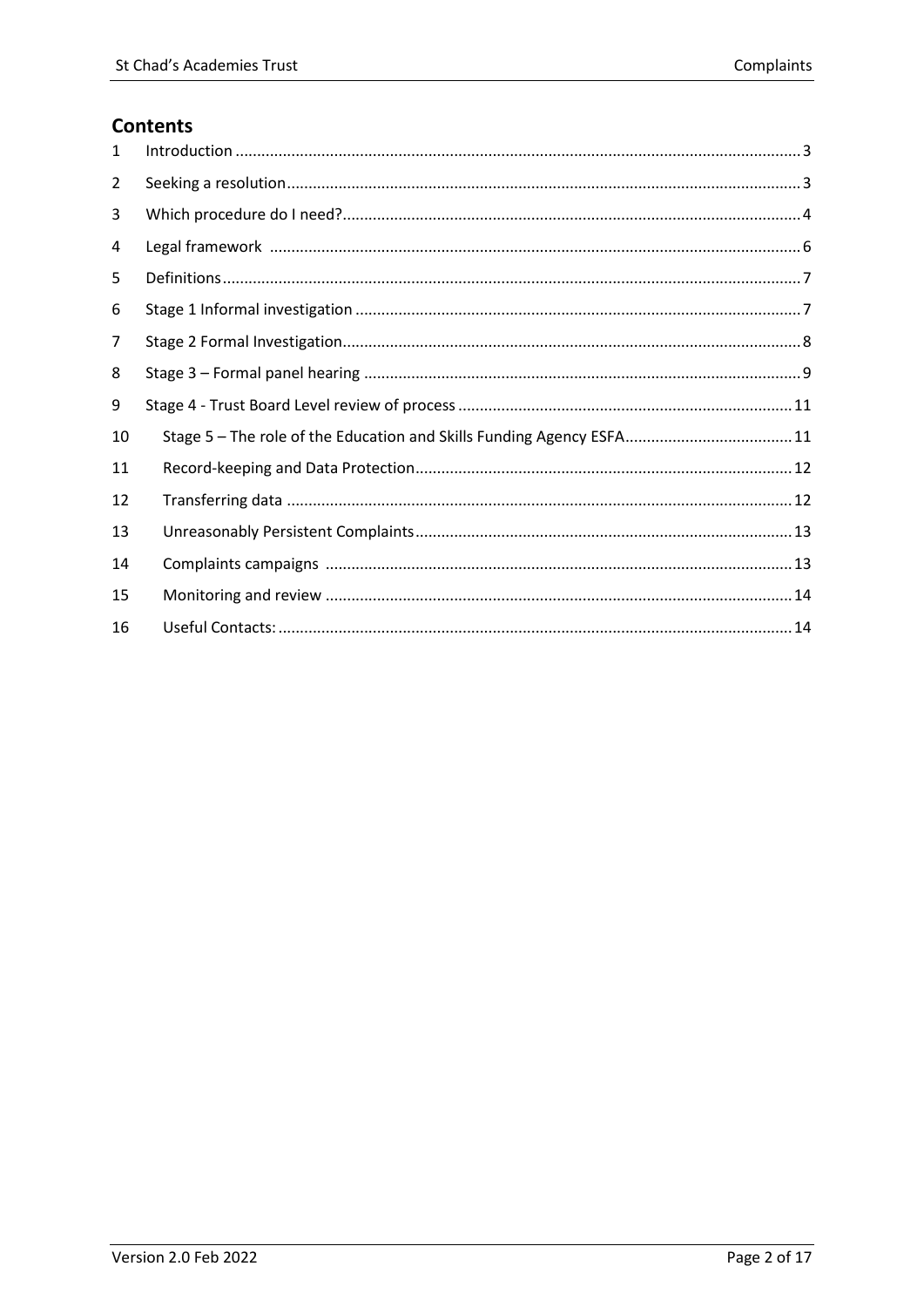# <span id="page-2-0"></span>**1 Introduction**

- 1.1 St Chad's Academies Trust endeavours to provide the best education possible for all its pupils in an open and transparent environment. The Trust will enable and support our academies to flourish and improve, preserving the characteristics of a church academy. Our uniqueness will ensure that whilst providing the best possible education for the children and young people we serve, the Trust will also provide the spiritual care and guidance for our children of God.
- 1.2 The Trust welcomes any feedback that we receive from parents, pupils and third parties, and accept that not all of this will be positive, but the Trust acknowledges a need to grow and support our communities. Where concerns are raised the academy intends for these to be dealt with:
	- Fairly.
	- Openly.
	- Promptly.
	- Without Prejudice and in confidence
- 1.3 The Trust aims to resolve any complaint informally wherever possible, if you are dissatisfied, please let us know as soon as possible. The Academy will provide you with a response swiftly and constructively. This policy is intended for the use of parents/carers and community members.

# <span id="page-2-1"></span>**2 Seeking a resolution**

- 2.1 The majority of complaints should be dealt with informally by academy staff wherever possible. It is noted for this policy that there is a difference between a concern and a complaint:
	- a concern is the raising of a potential issue that is an expression of some worry or apprehension.
	- a complaint is an actual statement of dissatisfaction that requires resolution. Staff should be clear on how to deal with complaints appropriately, depending on their seriousness.
- 2.2 Staff should be open and welcoming to parents and willing to discuss issues with them when they are raised. The aim is to work together to resolve issues and concerns swiftly.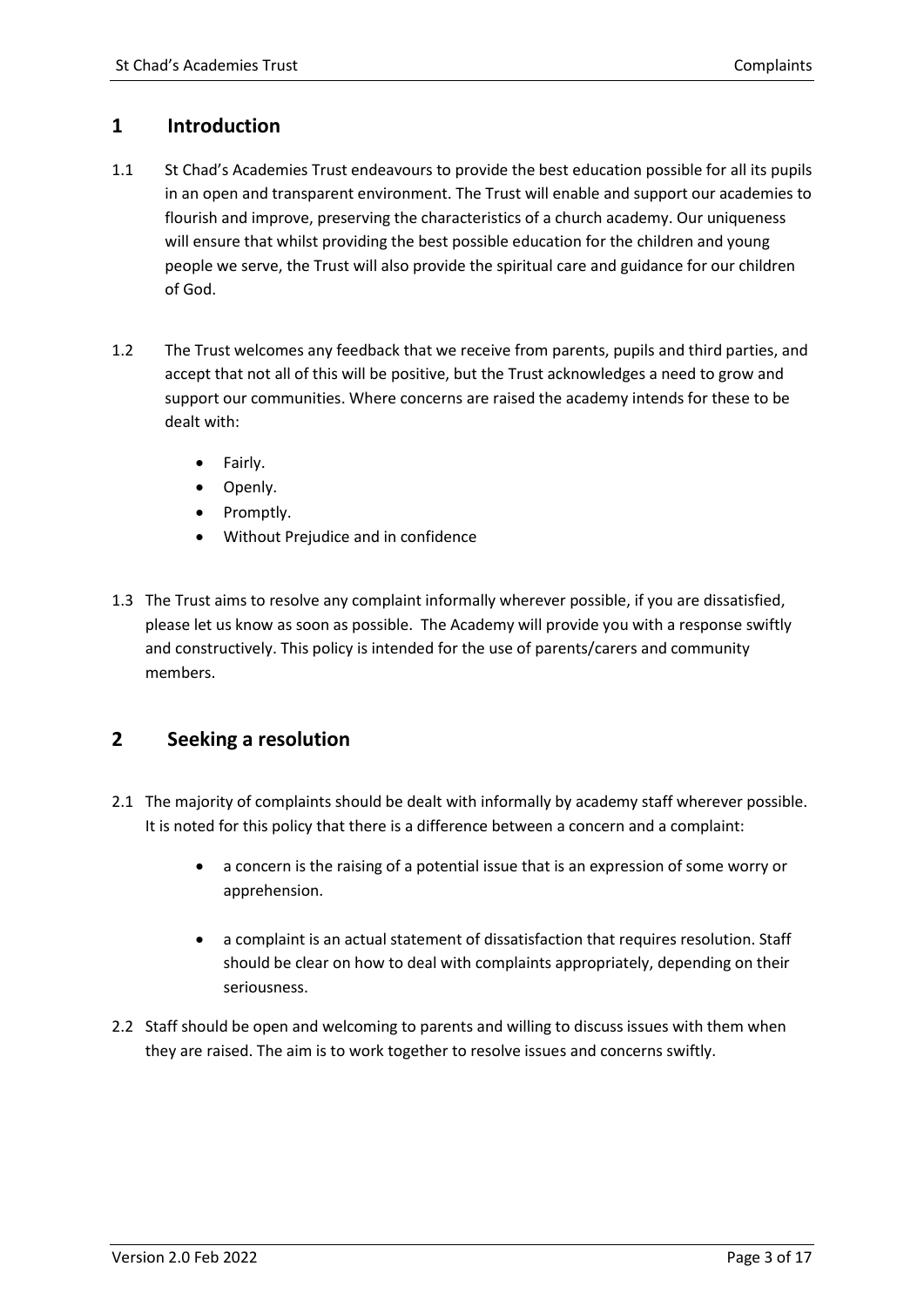#### <span id="page-3-0"></span>**3 Which procedure do I need?**

- 3.1 Sometimes, when concerns are more specific, there are alternative and more appropriate policies for dealing with them. The following list details, but is not limited to, specific topics of complaints, and the correct policy to refer to for resolution. You can access these policies on the academies website or ask for a copy from the main reception.
	- **Pupil admissions:** please see the academy's Admissions policy , available on the school website.
	- **Pupil exclusions;** please see the academy's behaviour policy , available on the school website
	- **Staff grievance,** where Staff members wish to make a complaint, they should refer to the Trust's Grievance Policy.
	- **Subject Access Requests and Freedom of Information Requests** please see the academy's General Data Protection Regulations GDPR and Freedom of Information policy
- 3.2 Please note that due to the nature of the complaint, some complaints received may be addressed under an alternative policy or procedure, for example, a complaint relating to the alleged mistreatment of a child would be addressed through the Child Protection Policy or Safeguarding Policy.
- 3.3 Complaints will be dealt with confidentially where possible to protect the complaintive and the associated children. This policy outlines the procedure that the complainant and academies within the trust will follow. Once a complaint has been made, it can be resolved or withdrawn at any stage.

#### **3.4 Complaints not considered:**

- 3.5 The Trust will not consider complaints received under the following circumstances:
	- Anonymous complaints: the Trust will carry out an investigation and log the outcome; consideration will be given to vexatious or malicious anonymous complaints received.
	- Where the complaint concerns a third party used by the academy; the complaint will be forwarded on, and an internal investigation carried out to ensure the quality of service provided to the academy and Trust is consistent with the expected standards. The Trust and/ or academy will require a resolution from the supplier to satisfy that the provision is fit for purpose.
	- Complaints that originated/ occurred more than 3 months before the complaint is submitted (unless otherwise agreed by the Academy / Trust).
	- Complaints made on the behalf of a third party.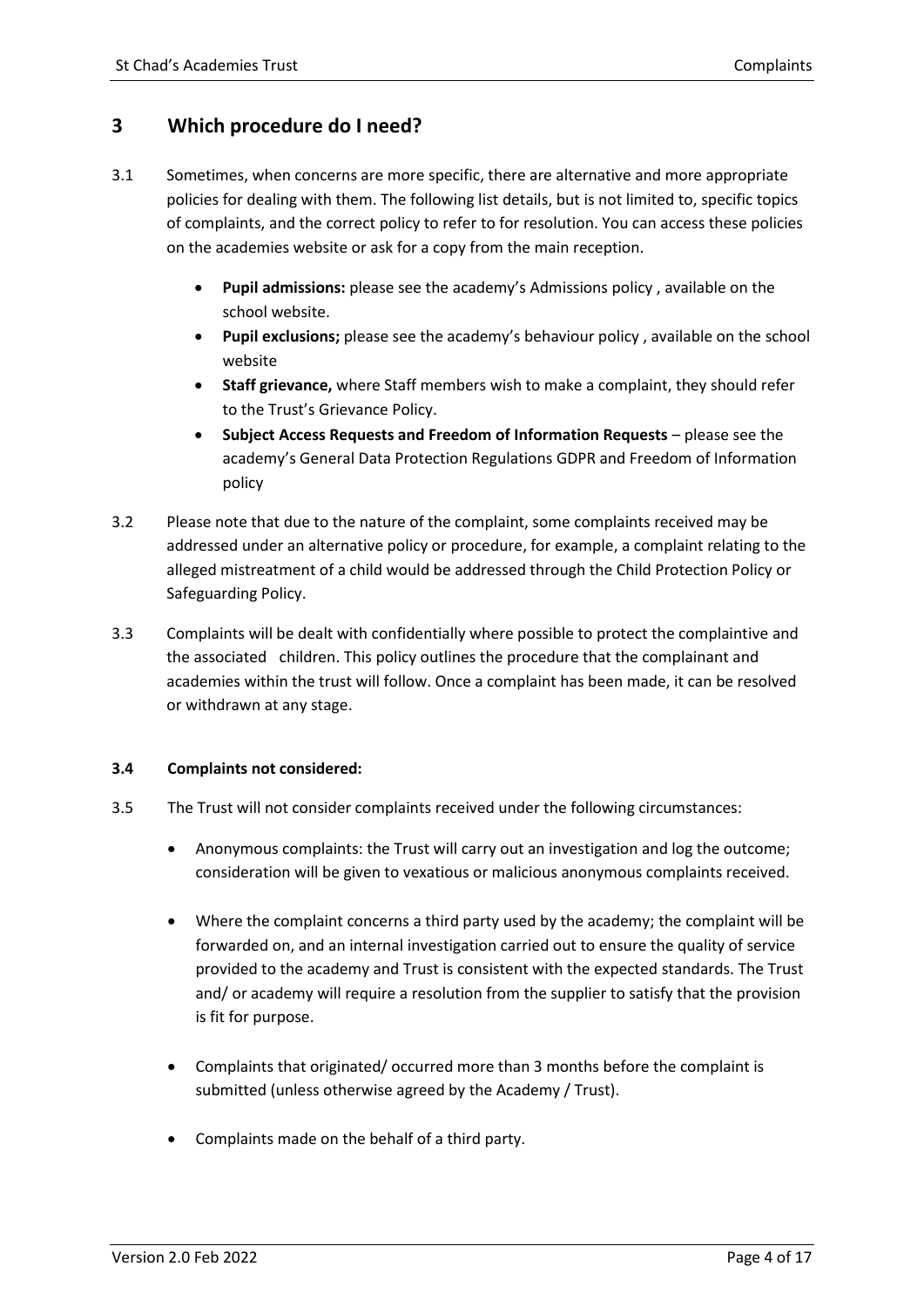- Excessive complaints about an employee which constitute malicious or vexatious behaviours; or
- Where the complainant has used social media to air their alleged grievance.
- 3.6 The complaints procedure (in line with the Education Act 2010) is split into the following stages. A complainant would be expected to engage with the following stages if they wished to make a complaint to the academy. These stages demonstrate the natural process of escalation and are explained in more detail at point 3.12:
	- **Stage 1** Informal complaint received, the academy representative will arrange to meet with the complainant to discuss their concerns; the academy will investigate this matter and formulate a response to the complainant, where the complainant is dissatisfied with the outcome, the complainant will be given the details to escalate to Stage 2;
	- **Stage 2** The academy representative will advise the complainant to put their complaint in writing, where the complainant is dissatisfied with the outcome the complaint will progress to Stage 3;
	- **Stage 3** Formal panel hearing, final stage of the academy's complaint procedure;
	- **Stage 4** Trust Board Level review process;
	- **Stage 5** If the complainant is not satisfied with the outcome, they can then contact the Education and Skills Funding Agency (ESFA).
- 3.7 Complaints should progress through the Stages in order; therefore, we would encourage that a complainant approach the member of staff informally in the first instance. If the complainant does not feel that they can comfortably approach the member of staff in question, then they should discuss the matter in confidence and without prejudice with another senior member of staff.
- 3.8 It is in the interest of all parties concerned that a swift, well-handled approach to a complaint in the first instance can often prevent a complaint escalating to a higher stage, therefore it is prudent that all staff members have familiarised themselves with the procedure.
- 3.9 We recognise that there are occasions where it may be appropriate to skip Stage 1 of this procedure, which is at the discretion of the Principal or Chair of LAC. During such occurrences, the person in receipt of the complaint is responsible for ensuring that the resolution is sought at the earlier stage where possible, in the first instance.
- 3.10 In exceptional circumstances, a complaint may enter the process at Stage 2 or 3, but it is at the discretion of the Chair of Local Academy Committee (LAC) or Principal in consultation with the Trust.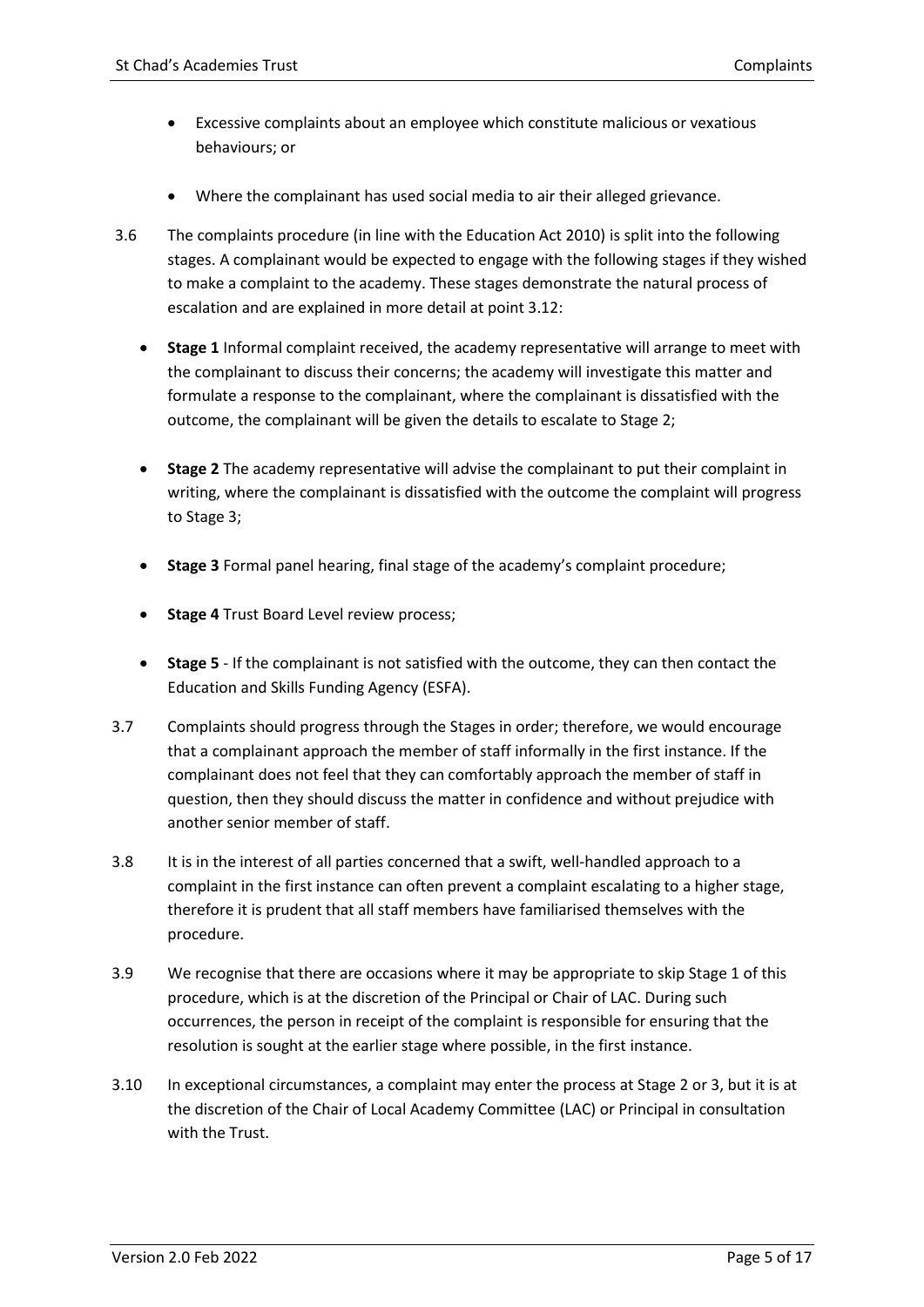- 3.11 Academies must ensure that the staff member involved in the handling of a complaint is suitably qualified and allowed reasonable time to manage the process.
- 3.12 Complaint Stage procedure and general requirements;



\* Timelines may vary during periods of closure. These will be agreed and communicated.

\*\* Exceptional circumstances will be considered when deciding whether to accept or progress a complaint.

# <span id="page-5-0"></span>**4 Legal framework**

This policy has due regard to all relevant legislation and statutory guidance including, but not limited to, the following:

- Education Act 2002
- Freedom of Information Act 2000
- Immigration Act 2016
- Equality Act 2010
- UK General Data Protection Regulation (UK GDPR)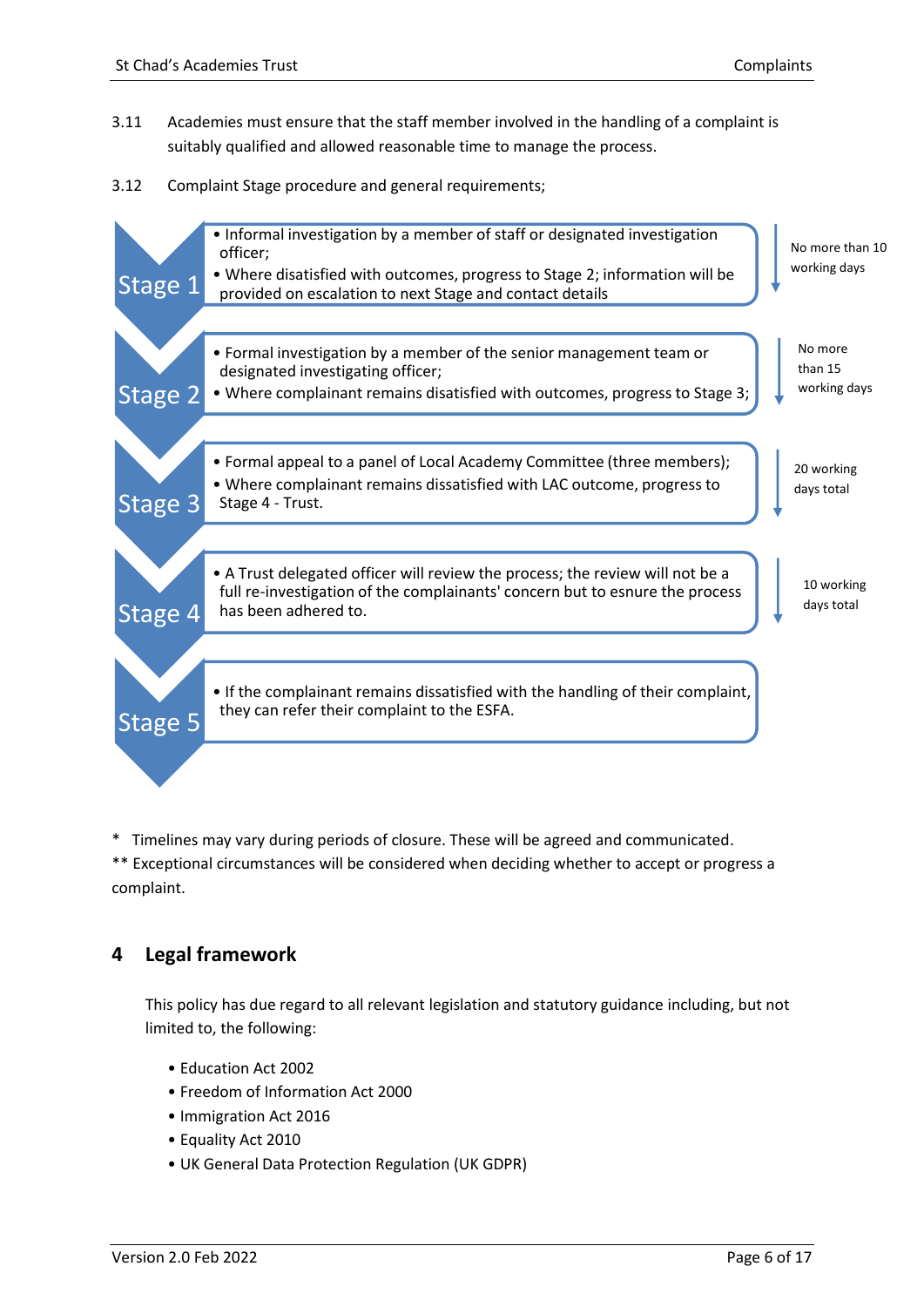- Data Protection Act 2018
- Part 7 of the Education (Independent School Standards) Regulations 2014

This policy also has due regard to good practice guidance including, but not limited to, the following:

<span id="page-6-0"></span>• ESFA (2021) 'Best practice guidance for academies complaints procedures'

#### **5 Definitions**

- 5.1 Receipt of a complaint is defined as:
	- for a verbal complaint, the date on which the conversation took place.
	- for an emailed complaint, the date on which an e-mail is opened by the recipient.
	- for a postal complaint, the date a letter is opened.
- 5.2 Holding communication will be sent to the complainant with a copy of this policy, for convenience, which provides the complainant with the timeline for a response. If the complainant does not receive the holding communication, they should contact the academy to ensure it has been duly received, and if not forward a further copy.
- 5.3 Working Days are defined as Monday to Thursday 8:30am 4:30pm and Friday 8:30am 3pm on days when the academy is open for pupils.

#### <span id="page-6-1"></span>**6 Stage 1 Informal investigation**

- 6.1 The Trust hopes that most concerns can be dealt with informally. Complaints should be addressed to the person closest to the situation, usually the class teacher or the Principal. If the complaint is about the Principal, the complainant should be addressed to the Chair of Local Academy Committee
- 6.2 If complainant does not feel that they can complain directly to the member of staff in question, the complainant should contact the Principal. It is not advised that the Principal or Chair of LAC become involved at this early stage.
- 6.3 The person who receives notification of a complaint is responsible for ensuring that all details are recorded. This should include:
	- the date received.
	- the complainant's name.
	- the complainant's contact details.
	- details of the complaint itself.
	- what action the complainant would like to be taken to resolve the problem.
- 6.4 The person receiving the complaint is also responsible for ensuring that the complaint is passed to the appropriate person to address if it is not for them.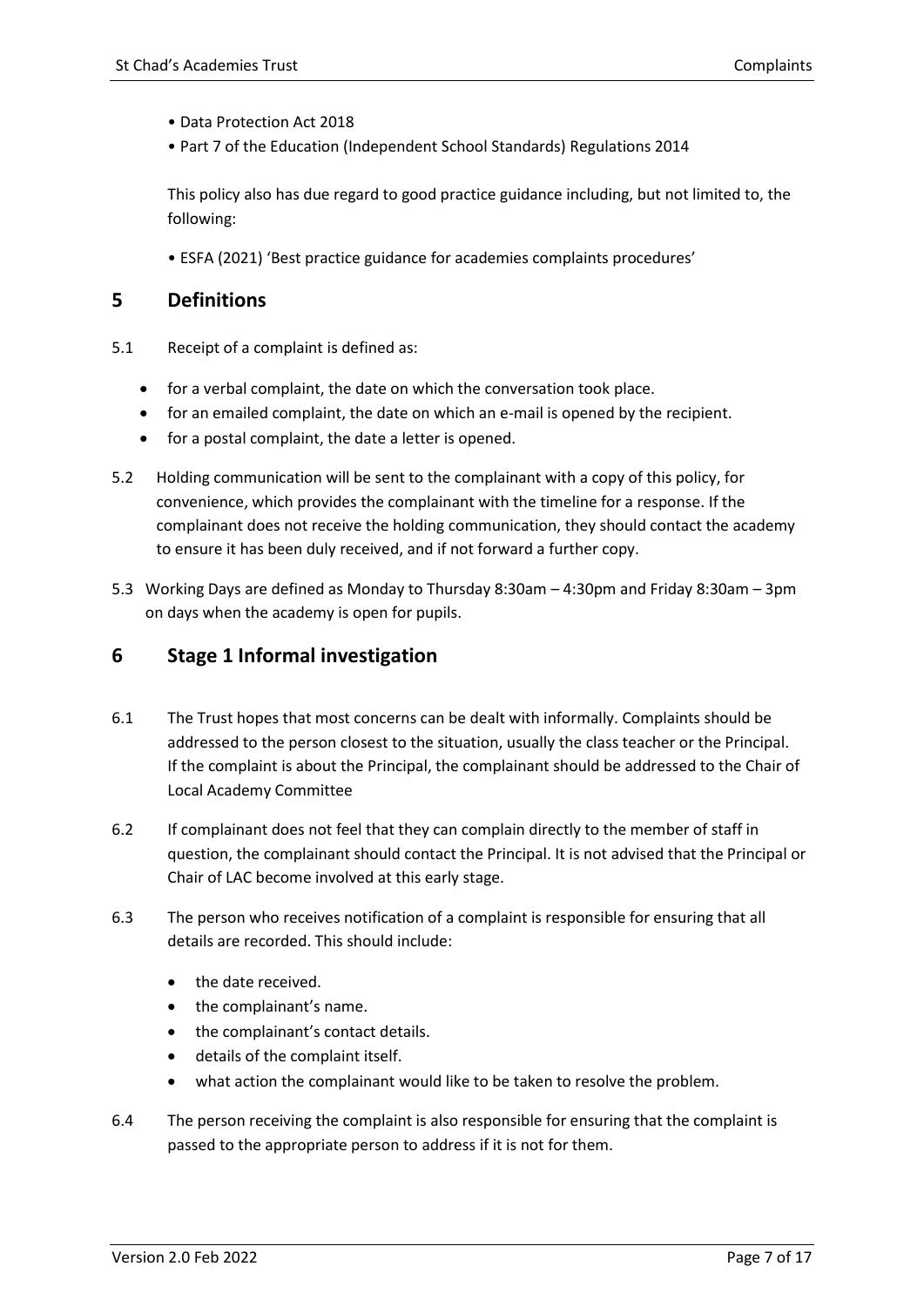- 6.5 The academy will acknowledge informal complaints within 48 hours and investigate and provide a response within 10 working days (excluding those which fall in the school holidays /periods of closure).
- 6.6 When a complaint is received the complainant should be advised what the next step is. Often complaints being dealt with at the informal stage will be addressed at an informal meeting; however, it may be appropriate to respond in writing, without the need for a meeting.
- 6.7 Where the complaint is about a member of staff or a Local Academy Committee (LAC) Member, the staff member or LAC Member will arrange a mutually convenient informal meeting between the two parties to see if a resolution can be reached.
- 6.8 Where the complainant is not satisfied with the outcome, they are able to progress to stage 2 of thecomplaints process and launch a formal written complaint within 5 working dates of the outcome.
- 6.9 The staff member or designated investigation officer will make a record of the concern and the outcomes of the discussion which will be held centrally for twelve months, in line with the principles of the Data Protection Act 1998 and General Data Protection Regulations (GDPR).

# <span id="page-7-0"></span>**7 Stage 2 Formal Investigation**

- 7.1 If the complainant remains unsatisfied with the response given at Stage 1 informal or believes the issue has not been addressed or they've got new evidence or information which the academy needs to consider they can ask the academy to review their original decision. If the complainant is not satisfied, they must inform the academy in writing (email or post) as soon as possible within 5 working days of receipt of the outcome at Stage 1.
- 7.2 The complainant should complete Appendix 1 Formal Complaints form, outlining whether they have sought to resolve the matter at the informal stage.
- 7.3 Formal complaints should be submitted in writing unless reasonable adjustments are required; if the complaint is about the Principal the complaint should be addressed to the Chair of Local Academy Committee LAC, unless the complaint is about the Chair of the LAC, whereby the complaint should be sent to the Trust's Chief Executive Officer. Written complaints will be accepted in either letter or email form.
- 7.4 The complainant will need to detail why they remain not satisfied; detailing exactly what issues they think the academy have not fully addressed, or if they think there's something inaccurate in the academy response or have new evidence/information which they believe needs to be considered.
- 7.5 The complaint should provide details such as relevant dates, times, and the names of witnesses of events, alongside copies of any relevant documents. The complainant should also state what their desired outcome would be.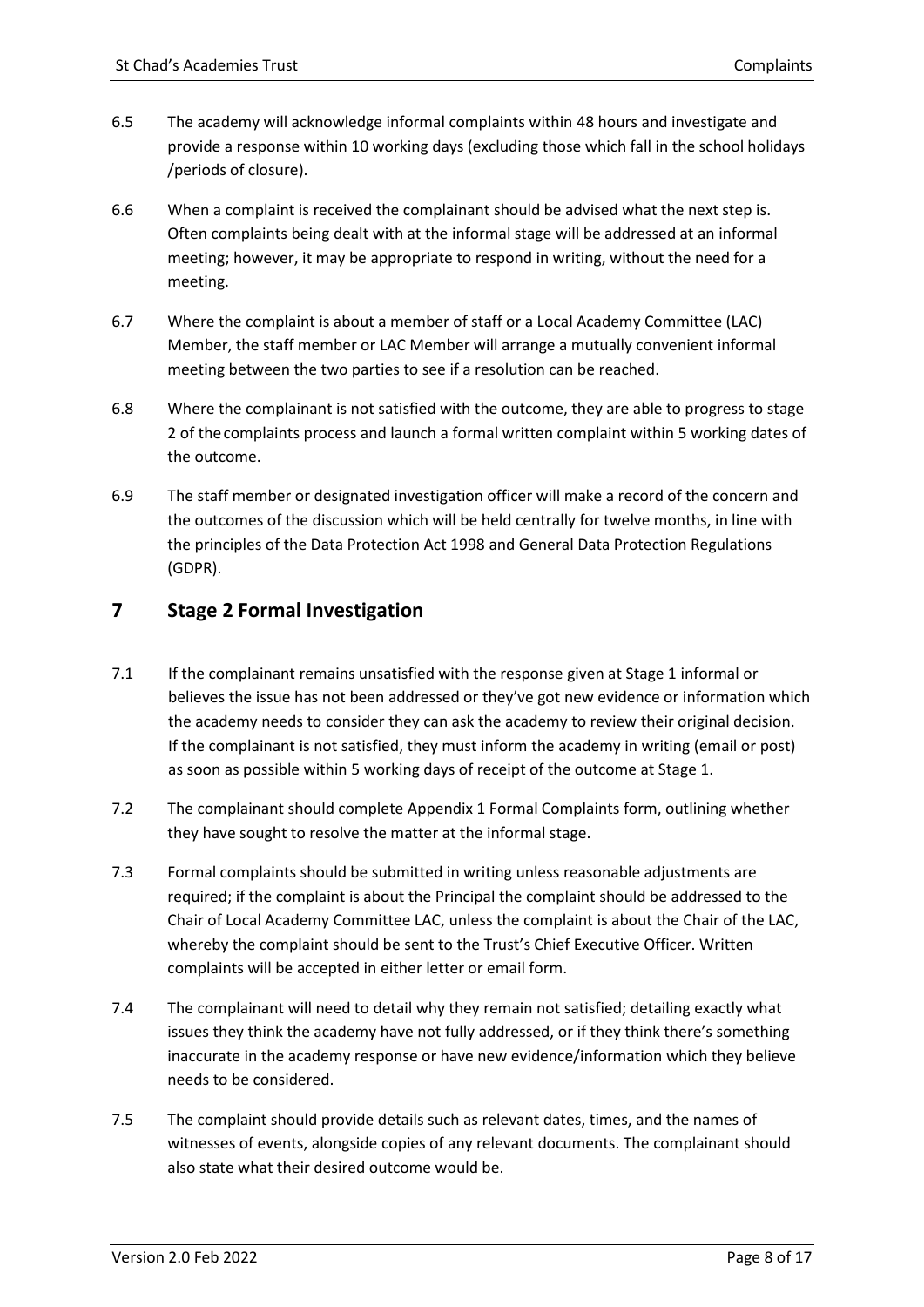- 7.6 The Principal (or designated member of the senior leadership team) will call a meeting to clarify concerns and seek a resolution. The complainant may be accompanied to this meeting by a friend and/ or relative. It would not be appropriate for a legal representative to attend. The complainant should notify the academy 3 days in advance of the meeting if they intend to bring a companion.
- 7.7 On receipt of a formal complaint, the Principal or Chair of LAC should write to the complainant within 48 hours acknowledging receipt and advising them when they will receive a full response within the governed timeline. A copy of the Complaints Procedure should be included with the acknowledgement.
- 7.8 Formal complaints should be responded to within 15 working days, however more complex complaints may take longer to investigate.
- 7.9 All formal complaints must be investigated thoroughly, making reference to all information collated at Stage 1 Informal. The Principal or Chair of LAC may delegate the investigation to another member of staff or another LAC Member. This individual must not have been involved at the informal stage of the complaint (if applicable). Once the formal investigation has been conducted the Principal or Chair of LAC will write to the complainant advising them of the conclusion and recommendations.

#### 7.10 Interviewing witnesses

When interviewing pupils to gather information regarding a complaint, the interview should be conducted in the presence of another member of staff or, in the case of serious complaints, e.g. where the possibility of criminal investigation exists, in the presence of their parents. All pupils interviewed will be made fully aware of what the interview concerns and their right to have someone with them.

The trust will ensure that the conduction of interviews does not prejudice an LA designated officer's (LADO) or police investigation.

The trust understands the importance of ensuring a friendly and relaxed area which is free from intimidation. Staff are allowed a colleague to support them at their interview. The colleague must not be anyone likely to be interviewed themselves, including their line manager. The interviewer will not express opinions in words or attitude, so as to not influence the interviewee. The interviewee will sign a copy of the transcription of the interview.

7.11 Where the complainant is not satisfied with the outcome of the investigation, they are able to progress to Stage 3 of the Complaints process notifying the Principal / Chair of LAC in writing within 5 working days of the outcome.

# <span id="page-8-0"></span>**8 Stage 3 – Formal panel hearing**

8.1 If the complainant is not satisfied with the response to their formal complaint, then they should contact the Chair of LAC (when the Chair has not been involved in the processes to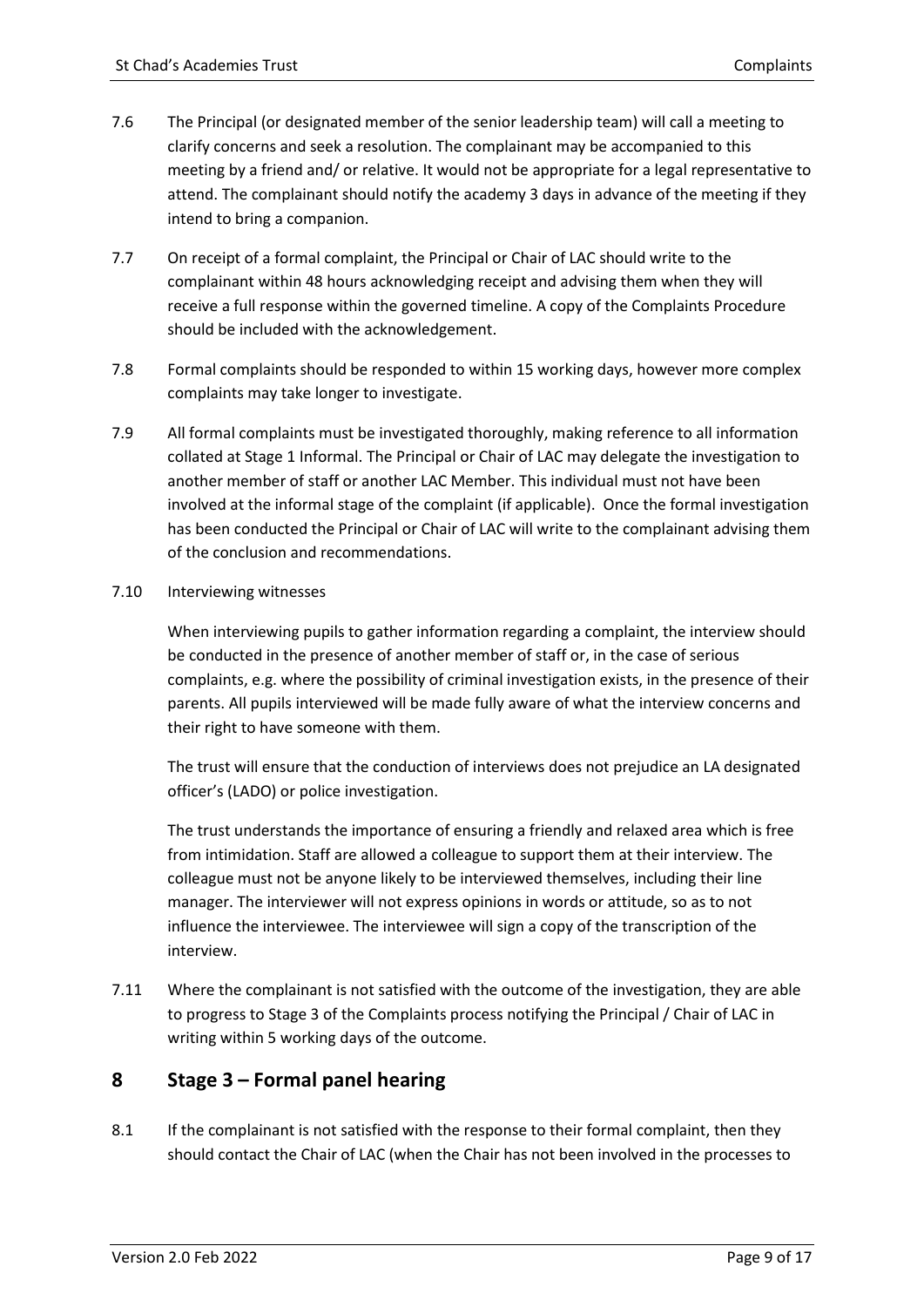this stage) or nominated member of the LAC. The complaint should be sent in writing by email or post (please see page 12 for the Trust contact details).

- 8.2 Upon receipt of the Stage 3 complaint the Chair of LAC (or the Trust if the complaint is against the Chair of LAC) will respond within 48 hours of receipt, to acknowledge the complaint. Notes of phone conversations will be recorded, including the following:
	- the time.
	- the date.
	- complainant's details.
	- what the complaint is about.
	- why the complainant remains dissatisfied with the outcomes from previous stages.
- 8.3 The Chair of LAC/the Trust will ensure that the procedure has been followed correctly at the informal and formal stage. Where this is not the case, they will seek a resolution at an earlier stage in the first instance.
- 8.4 If the procedure at the informal and formal Stage has been followed correctly, the Chair of LAC/the Trust will establish a complaints panel to consider the complaint. All information from the previous two Stages will be required plus any new additional information for further investigation by the panel.
- 8.5 The Chair of LAC/the Trust will advise the complainant of the date, time, location, and membership of the complaints panel at least 5 working days in advance of the panel meeting.
- 8.6 The panel will consist of members who have had no prior involvement with the matters detailed in the complaint, but where this is not possible, the panel will consist of at least three LAC Members who have had no prior involvement with the matters detailed in the complaint. The complaints panel will include at least one person who is independent of the management and running of the academy; support from other Trust Local Academy Committees will be available if required to form the panel. Please contact the Trust for further advice where there are insufficient LAC Members eligible to serve on a panel.
- 8.7 The Complainant will be invited to attend the panel hearing. They may also make representations in writing directly to the complaints panel via the Clerk. The Complainant will have the right to be accompanied as per Stage 2. One change to the meeting date can be requested within 5 working days of the original meeting date if the companion cannot attend; the panel will give this reasonable consideration.
- 8.8 The complainant must make all reasonable efforts to attend the panel hearing. Where the complainant fails to attend without proper notification, is unable or unwilling to attend the hearing without good cause and is unable to substitute a proposed alternative date, within 5 working days, then the hearing may proceed in the complainant's absence and a decision may be made based on the available evidence. In such circumstances the complainants would be given opportunity to submit written representations and informed in writing that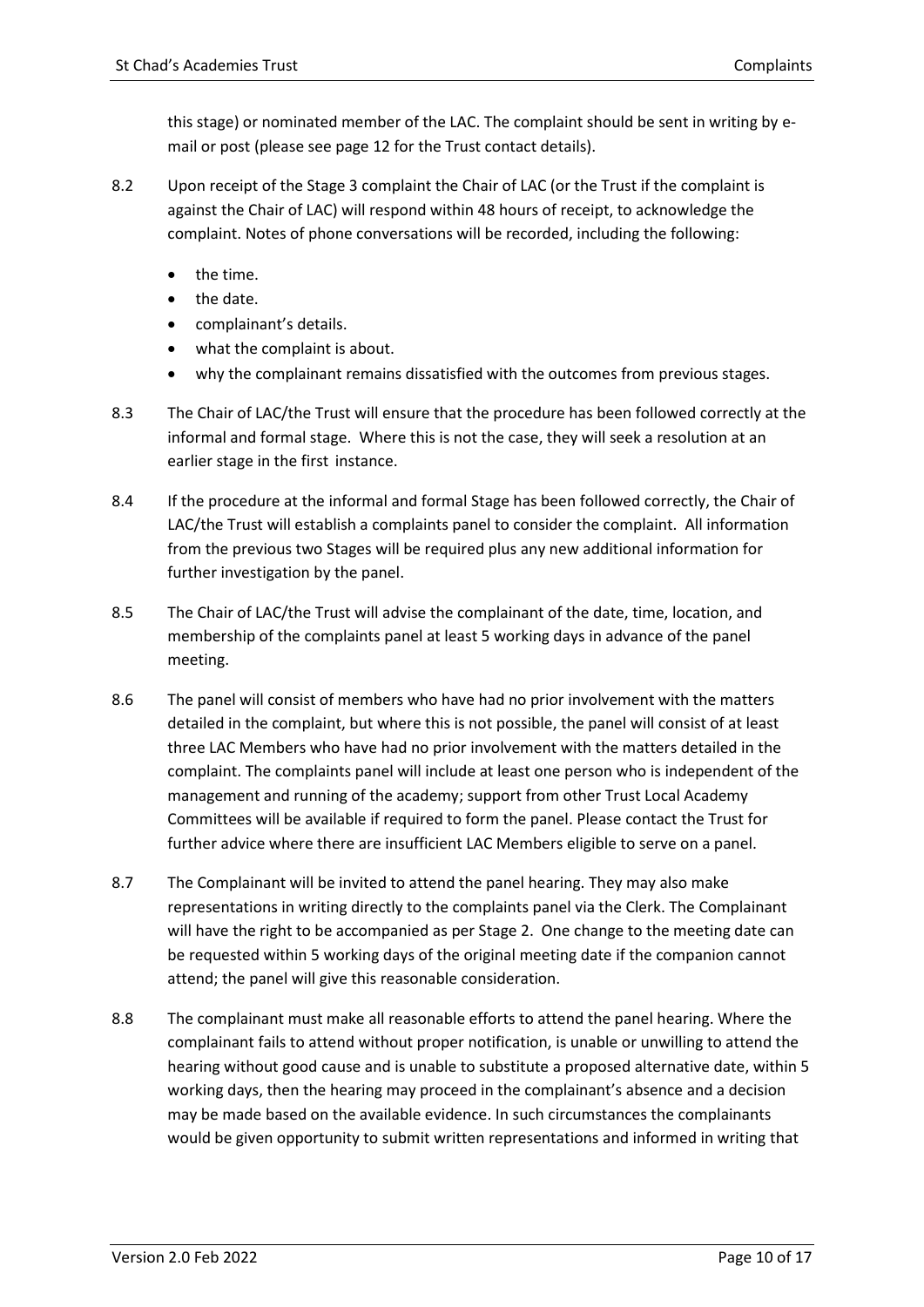the hearing may proceed in their absence.

- 8.9 The complaints panel should be convened as soon as possible and will usually take place within 15 days following receipt of a Stage 3 complaint.
- 8.10 The complaints panel meeting will be minuted. A letter advising the complainant of the outcome and recommendations of the meeting will be sent to the complainant and, where relevant, the person complained about, within 10 working days of the meeting.
- 8.11 The decision of the complaints panel is final. The letter will include details of the Trust's reviews process and where to find the Education and Skills Funding Agency's ESFA Complaints Form for use by the complainant if they consider that this Trust Complaints Procedure has not been followed correctly.
- 8.12 The outcome of this should be reported to the complainant/ academy within 15 working days.
- 8.13 The academy will inform those involved of the decision in writing within 10 days.

# <span id="page-10-0"></span>**9 Stage 4 - Trust Board Level review of process**

- 9.1 If the complainant remains dissatisfied with the way the complaints panel has carried out their investigation at Stage 3 of this procedure, the Trust can be asked to review the process. When a complainant refers a complaint to the Trust an acknowledgement should be sent within 48 hours from receipt (unless received during periods of closure).
- 9.2 A Senior Trust Officer will investigate how the Academy /LAC have dealt with the complaint and prepare a report which will be shared with the complainant and LAC. The Trust will not re-investigate the original complaint; they will review the process that has been followed to ensure that it has been thorough and fair.
- 9.3 The outcome should be reported to the complainant/LAC Board within 20 working days.

# <span id="page-10-1"></span>**10 Stage 5 – The role of the Education and Skills Funding Agency ESFA**

- 10.1 If a complainant is not satisfied with the handling of their complaint, they can refer their complaint to the ESFA via the DfE form: <https://www.education.gov.uk/help/contactus/dfe>
- 10.2 If a complaint is referred by a complainant to the Education Skills Funding Agency (ESFA), the ESFA will check whether the complaint was dealt with properly by the academy.
- 10.3 The ESFA will only consider complaints about academies if they fall into any of the following three areas:
	- where there is undue delay, or the academy did not comply with its own complaints procedure when considering a complaint.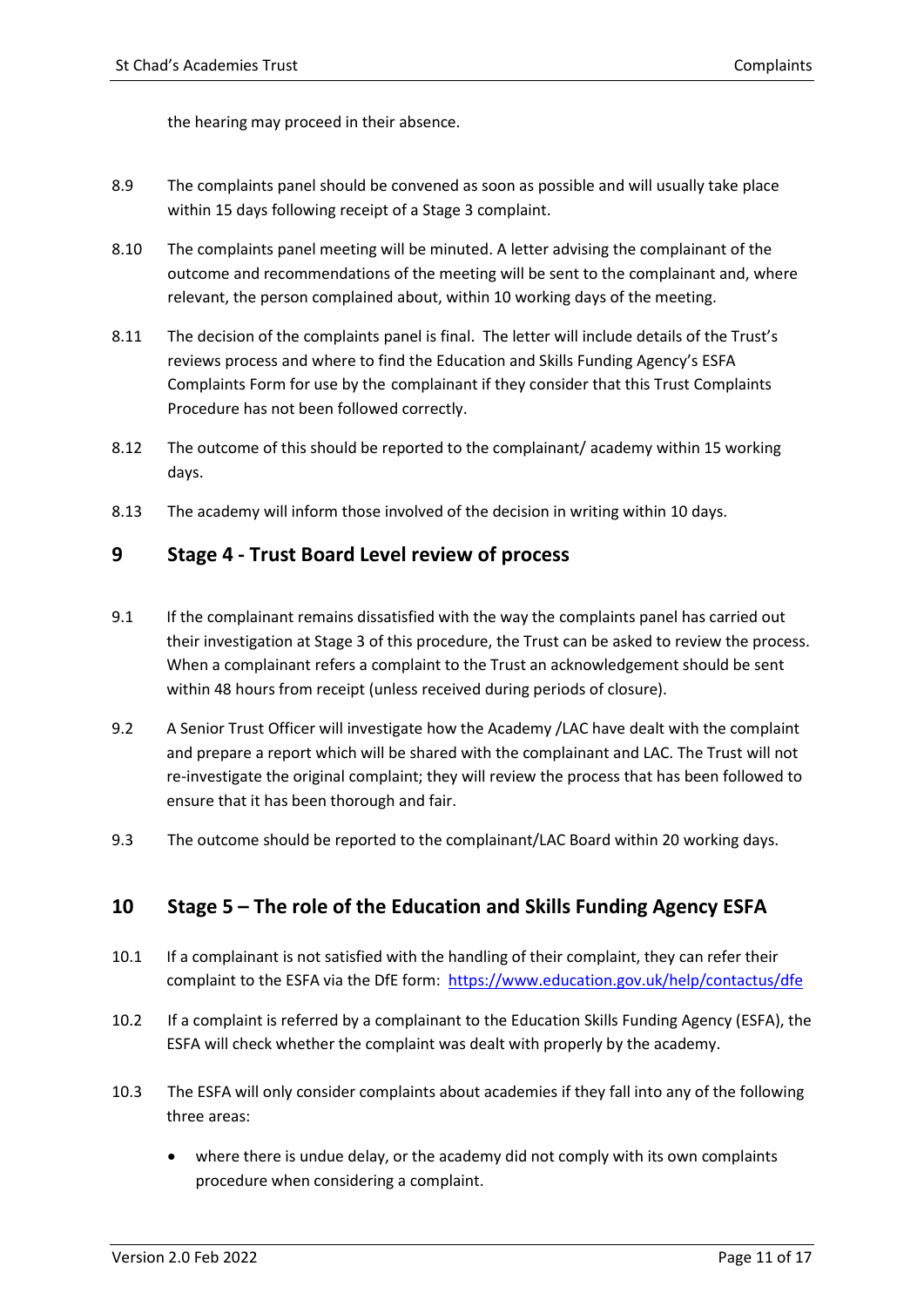- where the academy is in breach of its funding agreement with the Secretary of State; or
- where an academy has failed to comply with any other legal obligation.
- 10.4 The ESFA will not overturn an academy's decision about a complaint. However, if it is found that the academy/ Trust did not deal with a complaint properly the academy/ Trust will be required to look at the complaint again and ensure procedures meet requirements as set out in current regulations.

# <span id="page-11-0"></span>**11 Record-keeping and Data Protection**

- 11.1 A Complaints Register is held by the academy and the Trust. The register contains details of the complaint, and the stage at which it was resolved, whether the complaint was resolved following a formal procedure, or whether the complaint proceeded to a panel hearing. The academy will record the actions taken because of the complaint (regardless of whether the compliant is upheld). See Appendix 2 complaints register.
- 11.2 Correspondence, statements and records relating to individual complaints must be stored confidentially by the academy, except where the Secretary of State or a body conducting an inspection under Section 109 of the Education and Skills Act 2008 request access to them.
- 11.3 Minutes of the Complaints Panel hearing detailing the findings and recommendations of the panel are stored by the academy and are available for inspection by the Trust or the Principal.
- 11.4 Information about complaints will be kept in our electronic data systems but will be restricted to members of staff dealing with the complaint and our professional advisors. The complaint and supporting information will be held for minimum of 6 years, in the case of possible contentious disputes.
- 11.5 By maintaining a live record of complaints the LAC and Trust can regularly review the stages at which a complaint has been satisfactorily concluded and can also use the record to implement academy improvement and see whether procedures are robust enough. No individual details would be provided when reviewing case records.

# <span id="page-11-1"></span>**12 Transferring data**

- 12.1 When a pupil changes school, the pupil's educational record will be transferred to the new school and no copies will be kept.
- 12.2 The trust will hold records of complaints separate to pupil records while a complaint is ongoing, so that access to these records can be maintained.

Information that the trust retains relating to a complaint will be stored securely and inline with its Records Management Policy.

\*\*\* Unless the complaint relates to other areas that have different retention requirements e.g. Safeguarding and Health & Safety.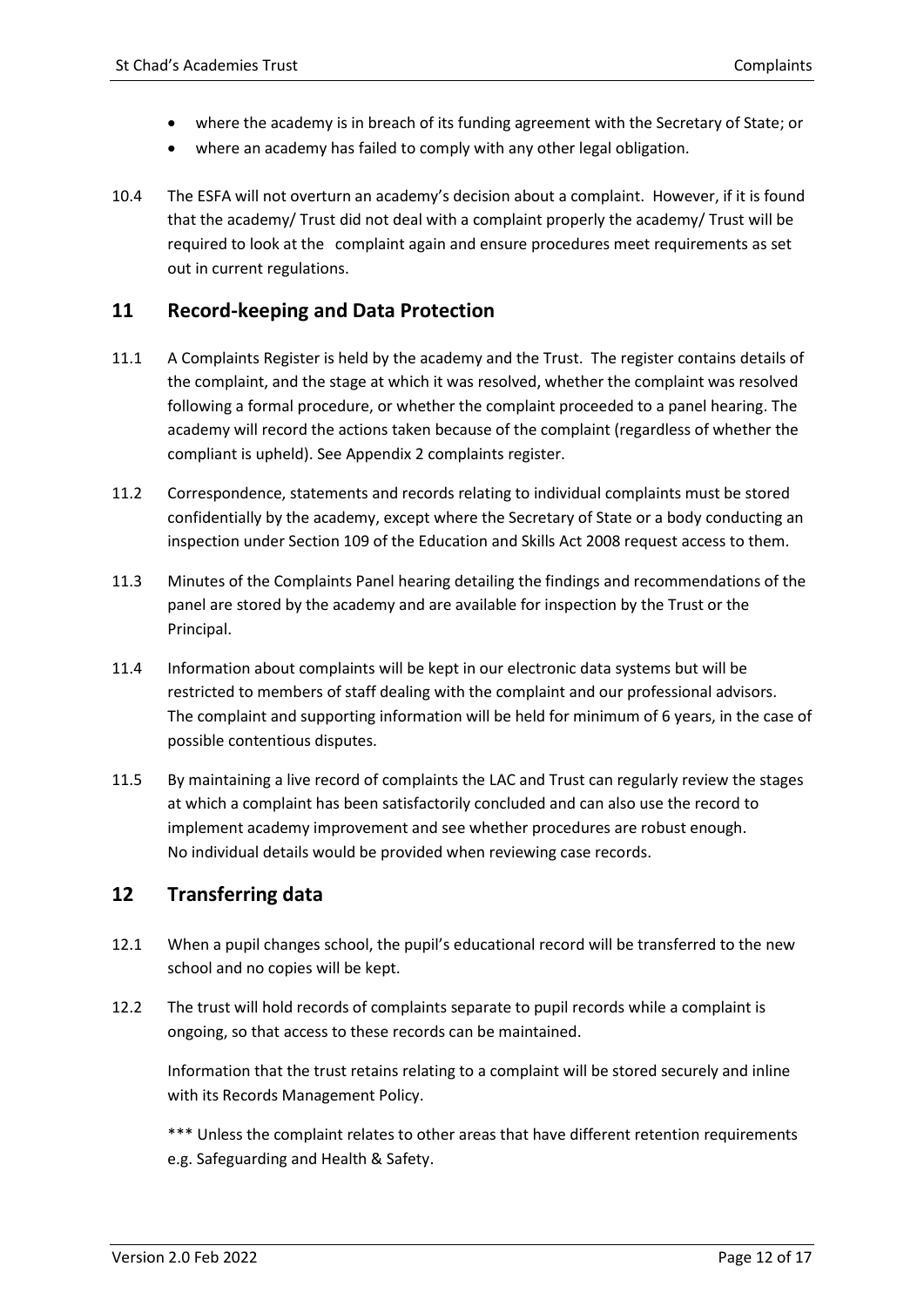# <span id="page-12-0"></span>**13 Unreasonably Persistent Complaints**

- 13.1 Complaints will be treated as unreasonably persistent if the above procedure has been exhausted and the complainant meets one or more of the below criteria:
	- submits multiple complaints which focus on matters which are deemed to be trivial.
	- continually changes the substance of a complaint or raises new concerns whilst the original complaint is being addressed.
	- is unwilling to accept documented evidence in response to a complaint.
	- does not clearly identify the issue/s which they wish to be investigated.
	- threatens or uses physical / verbal violence towards staff; or
	- subjects' staff to verbal abuse or harassment.
- 13.2 Where a complainant meets the above criteria the Chair of LAC should write to the complainant advising them that they have met the criteria for unreasonably persistent complaints, and therefore any further complaints will be acknowledged but not answered.
- 13.3 In the case of violent actions or harassment towards staff, the complainant should be advised that such behaviour will not be tolerated by St Chad's Academies Trust and the academy. The complainant will be informed of the consequences should such behaviour persist. A copy of the Complaints Procedure should be included with the letter; the letter and details of the complainant's actions should be sent to the Trust.
- 13.4 Once complainants have been deemed unreasonably persistent, this status will remain under review, with the possibility of its withdrawal at a later date if, for example, complainants subsequently demonstrate a more reasonable approach or if they submit a further new complaint for which the normal complaints procedure would appear appropriate.
- 13.5 Academies are private places. The public has no automatic right of entry. The academy will therefore act to ensure it remains a safe place for pupils, staff, and other members of their community. If an individual's behaviour is a cause for concern, a Principal can ask them to leave the premises. In some cases, individuals can be barred from entering the academy's premises. In all cases where barring may need to be considered please contact the Trust for further advise.

#### <span id="page-12-1"></span>**14 Complaints campaigns**

14.1 Where the trust becomes the subject of a complaints campaign from complainants who are not connected with the trust, a standard, single response will be published on the trust's website.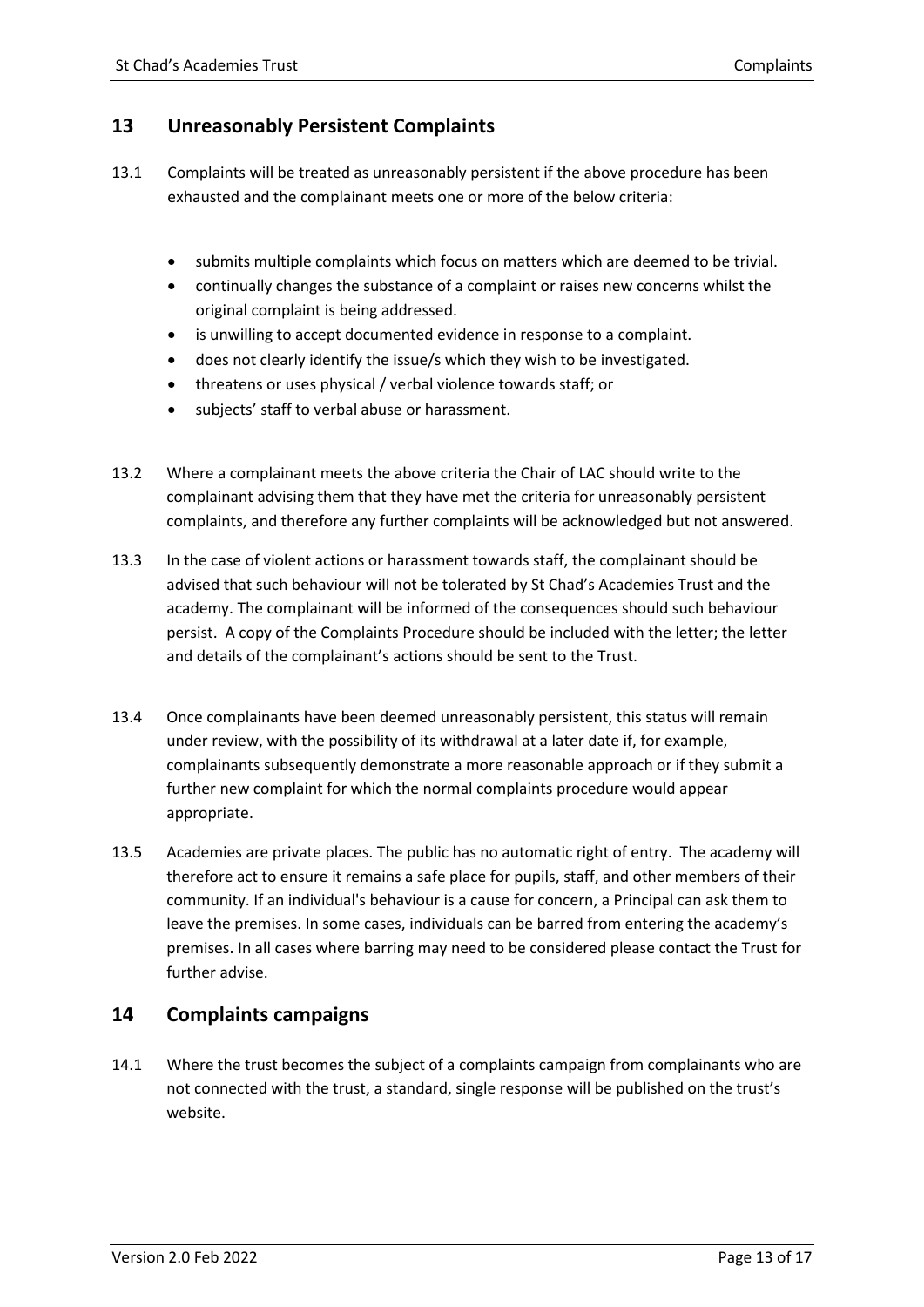- 14.2 If the trust receives a large number of complaints about the same subject from complainants who are connected to the trust, e.g. parents, each complainant will receive an individual response.
- 14.3 If complainants remain dissatisfied with the trust's response, they will be directed to the ESFA.

#### <span id="page-13-0"></span>**15 Monitoring and review**

- 15.1 The complaints procedure will be reviewed annually, taking into account any legislative changes and the latest guidance issued by the DfE or ESFA. The next scheduled review date for this policy is April 2022.
- 15.2 Responsibility for reviewing the procedure belongs to a committee of the board of trustees. All projected review dates will be adhered to.
- 15.3 Information gathered through reviewing the complaints procedure will be used to continuously improve and develop the process.
- 15.4 The monitoring and reviewing of complaints will be used to help evaluate each academy's performance, and the performance of the trust as a whole.

#### <span id="page-13-1"></span>**16 Useful Contacts:**

#### **St Chad's Academies Trust Contact Details:**

c/o Birchills CE Community Academy Farringdon Street Walsall West Midlands WS2 8NF Telephone: 01543 622433 Website[: http://www.stchadsacademiestrust.co.uk/](http://www.stchadsacademiestrust.co.uk/)

#### **Department for Education**

The Department for Education will not normally reinvestigate the substance of complaints or overturn any decisions made by academy. They will consider whether the academy has adhered to education legislation and any statutory policies connected with the complaint.

The complainant can refer their complaint to the Department for Education online at: [ww.education.gov.uk/contactus](file://///lichfield.anglican.local/diocese/Academies/CECET/HR%20&%20PM/Forms%20&%20Policies/Policies%20&%20Procedures/St%20Chad) or by writing to: Piccadilly Gate Store Street Manchester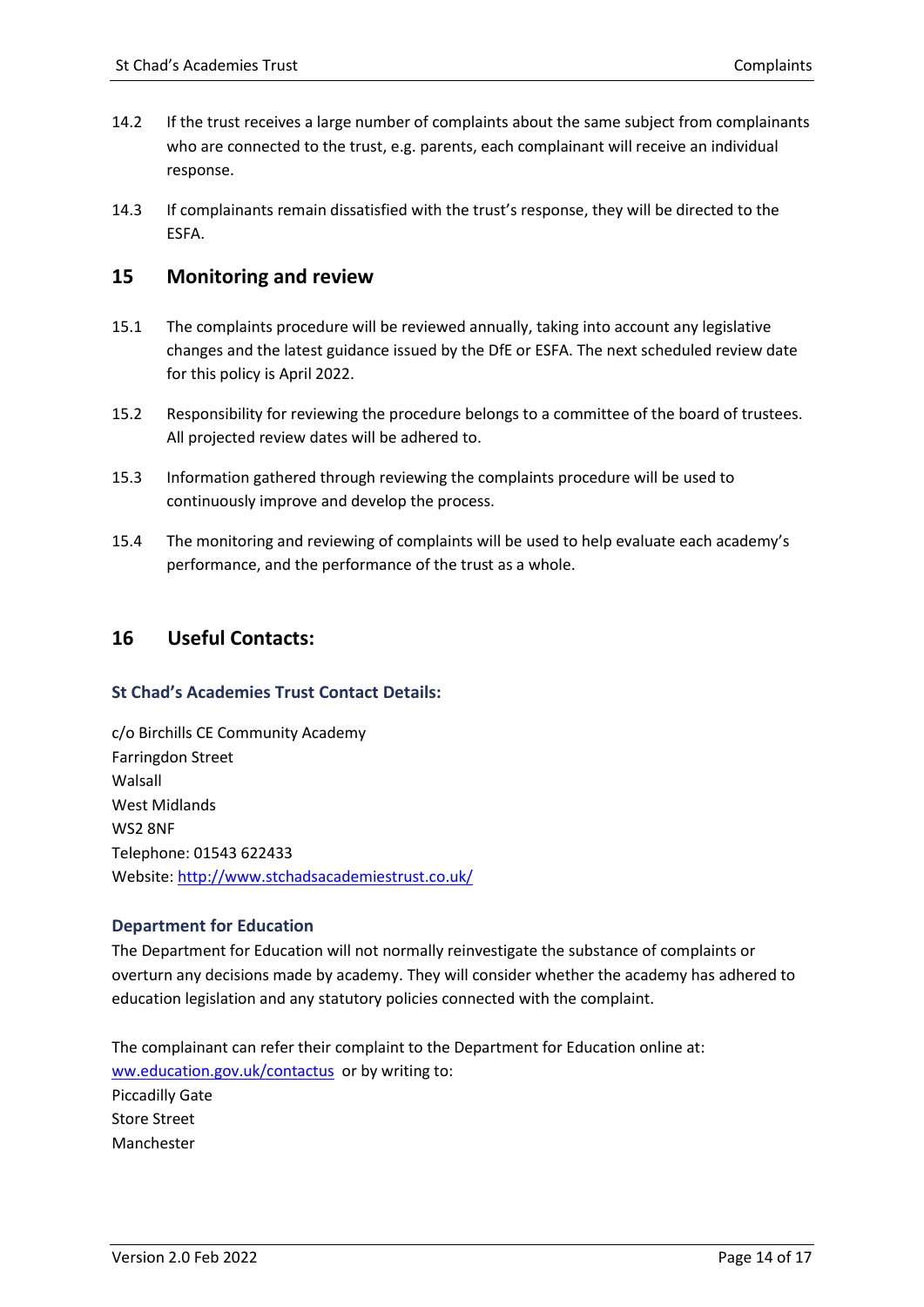#### M1 2WD Telephone: 0370 000 2288

#### **The Education (Independent School Standards) Regulations 2014**

Further details in relation to the handling of complaints can be found on: [https://www.legislation.gov.uk/uksi/2014/3283/schedule/made.](https://www.legislation.gov.uk/uksi/2014/3283/schedule/made) Part 7 the manner in which complaints are handled, the Education (Independent School Standards) Regulations 2014.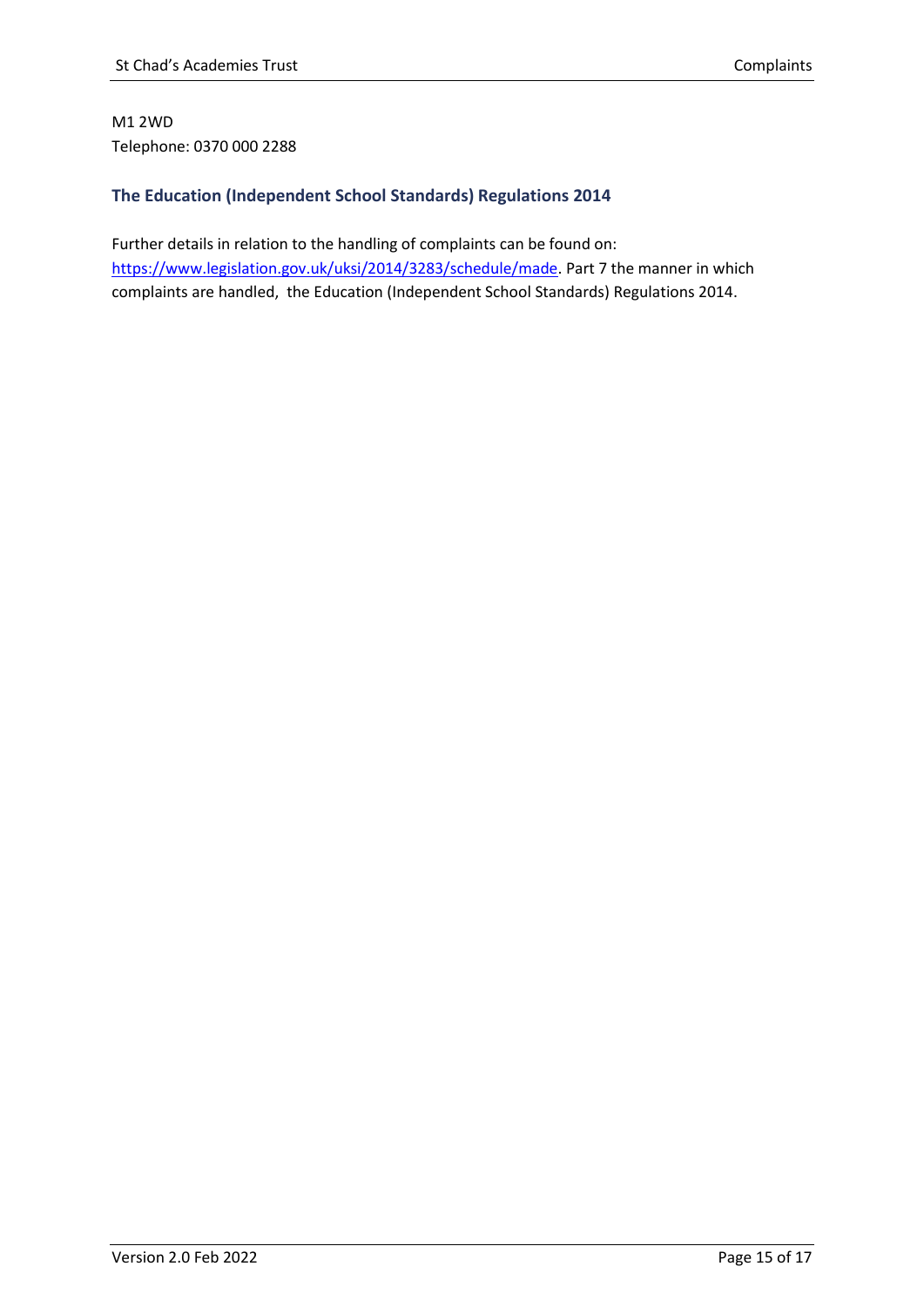# St Peter's Bratton Formal Complaints Form - Appendix 1

| Name                                                                             |                                                                                                |  |  |  |  |  |
|----------------------------------------------------------------------------------|------------------------------------------------------------------------------------------------|--|--|--|--|--|
| Name of pupil, year group and your<br>relationship to them (where<br>applicable) |                                                                                                |  |  |  |  |  |
| Contact address                                                                  |                                                                                                |  |  |  |  |  |
| Contact telephone day                                                            |                                                                                                |  |  |  |  |  |
| Contact telephone mobile                                                         |                                                                                                |  |  |  |  |  |
| Contact email address                                                            |                                                                                                |  |  |  |  |  |
| Details of the complaint                                                         |                                                                                                |  |  |  |  |  |
|                                                                                  |                                                                                                |  |  |  |  |  |
|                                                                                  | Action taken so far (including staff member who has dealt with it so far) or solutions offered |  |  |  |  |  |
|                                                                                  |                                                                                                |  |  |  |  |  |
| The reason that this was not a satisfactory resolution for you                   |                                                                                                |  |  |  |  |  |
|                                                                                  |                                                                                                |  |  |  |  |  |
| What action would you like to be taken to resolve the problem?                   |                                                                                                |  |  |  |  |  |
|                                                                                  |                                                                                                |  |  |  |  |  |

Signed: Dated: